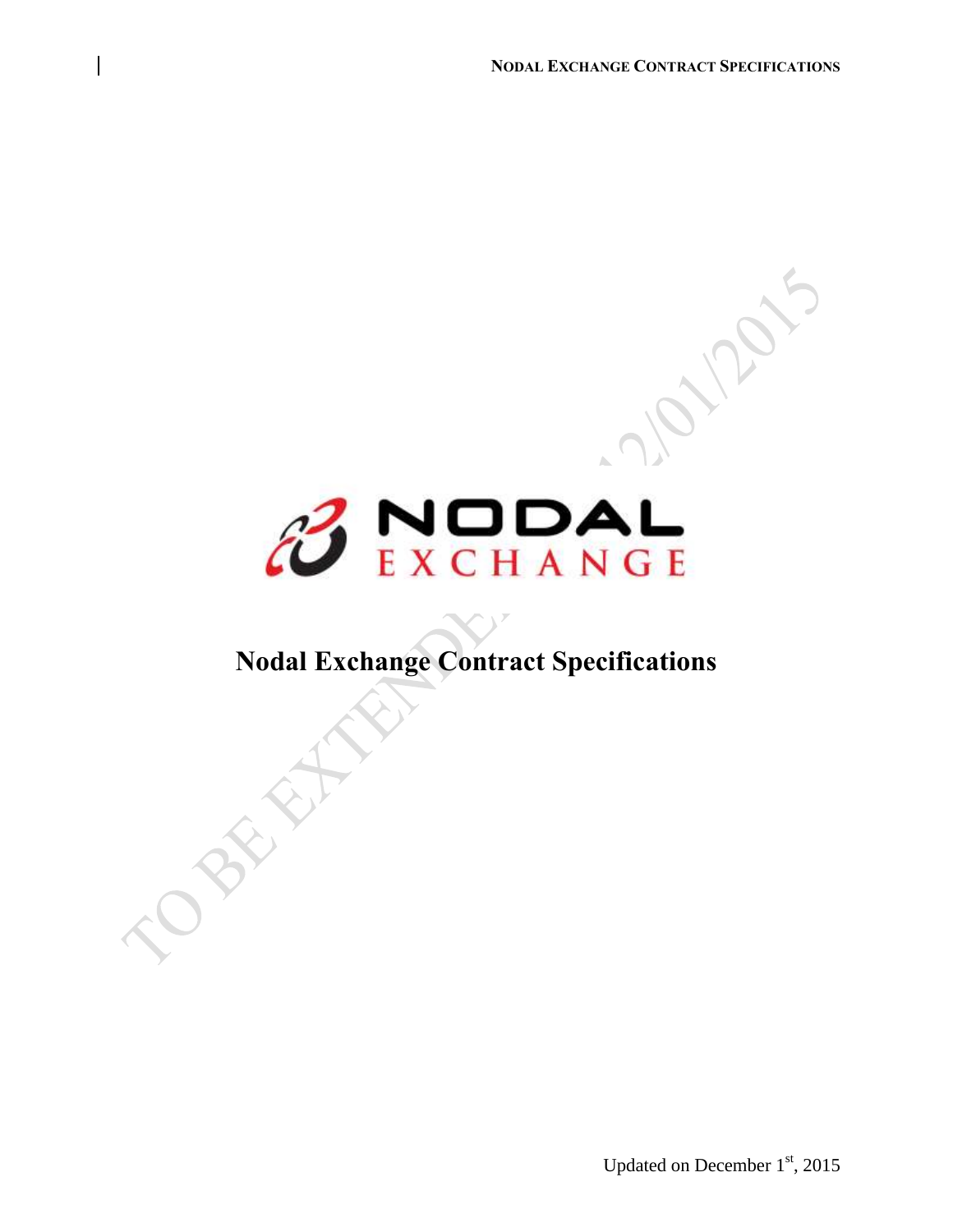| <b>ITEM</b>                               | <b>SPECIFICATION</b>                                                                                                                                                                                                                                                                                                                                                                                                                                                                                                                                                                                                                                  |
|-------------------------------------------|-------------------------------------------------------------------------------------------------------------------------------------------------------------------------------------------------------------------------------------------------------------------------------------------------------------------------------------------------------------------------------------------------------------------------------------------------------------------------------------------------------------------------------------------------------------------------------------------------------------------------------------------------------|
| <b>Contract Description</b>               | Monthly Cash Settled Financial Off-Peak Power,<br>MISO PJMC, Day Ahead                                                                                                                                                                                                                                                                                                                                                                                                                                                                                                                                                                                |
| <b>Contract Code</b>                      | <b>ANZ</b>                                                                                                                                                                                                                                                                                                                                                                                                                                                                                                                                                                                                                                            |
| <b>Hours of Trading</b>                   | As defined at http://www.nodalexchange.com                                                                                                                                                                                                                                                                                                                                                                                                                                                                                                                                                                                                            |
| <b>Unit of Trading</b>                    | 1 lot, based on 1 MW for each hour of the contract                                                                                                                                                                                                                                                                                                                                                                                                                                                                                                                                                                                                    |
| <b>Lot Size</b>                           | Variable, expressed in megawatt hour (MWh). The Lot Size will equal 1 MW<br>multiplied by the number of Off-Peak hours within the month traded, so in a<br>month with 400 Off-Peak hours, the Lot Size equals 400 MWh. The definition<br>of Off-Peak hours is Hour Ending (HE) $0100 - 0600$ and $2300 - 2400$ , Monday<br>through Friday, EST, and all hours for Saturday, Sunday, and all NERC<br>Holidays during Daylight Saving Time. No hours will be added or subtracted<br>due to DST adjustments. For the rest of the year, Off-Peak hours include 0100<br>- 0700 and 2400, EST, and all hours for Saturday, Sunday and all NERC<br>Holidays. |
| Currency                                  | <b>US Dollars</b>                                                                                                                                                                                                                                                                                                                                                                                                                                                                                                                                                                                                                                     |
| <b>Min Price Fluctuation</b>              | \$0.0001 per MWh                                                                                                                                                                                                                                                                                                                                                                                                                                                                                                                                                                                                                                      |
| <b>Minimum Tick</b>                       | \$0.0001 per MWh                                                                                                                                                                                                                                                                                                                                                                                                                                                                                                                                                                                                                                      |
| <b>First Trading Day</b>                  | The fourth business day of the launch month, which corresponds to the day the<br>current expiring contract is no longer traded. The launch month is 13 months<br>before the expiration date.                                                                                                                                                                                                                                                                                                                                                                                                                                                          |
| <b>Last Trading Day</b>                   | The third business day following the last calendar day of the month                                                                                                                                                                                                                                                                                                                                                                                                                                                                                                                                                                                   |
| <b>Contract Series</b>                    | $\frac{13}{49}$ months                                                                                                                                                                                                                                                                                                                                                                                                                                                                                                                                                                                                                                |
| <b>Fixed Price</b>                        | The traded price or the previous day's settlement price                                                                                                                                                                                                                                                                                                                                                                                                                                                                                                                                                                                               |
| <b>Daily Settlement Price</b>             | Determined by the Exchange based on exchange activity, other market data,<br>and extrapolation to traded contracts, as appropriate                                                                                                                                                                                                                                                                                                                                                                                                                                                                                                                    |
| <b>Final Settlement Price-</b>            | The final settlement price will be determined by the Exchange at<br>approximately 3 pm EPT on the Last Trading Day. The final settlement price<br>is the average of the Day Ahead hourly Ex Post LMP for all Off-Peak hours.<br>These price files can be found at the following link or at successor location.<br>https://www.misoenergy.org/Library/Repository/Market<br>Reports/ <yyyymmdd>_da_expost_lmp.csv</yyyymmdd>                                                                                                                                                                                                                            |
| <b>Final Settlement</b><br>(Payment) Date | The first business day following the Last Trading Day                                                                                                                                                                                                                                                                                                                                                                                                                                                                                                                                                                                                 |
| <b>Position Limit</b>                     | 1554 MW                                                                                                                                                                                                                                                                                                                                                                                                                                                                                                                                                                                                                                               |
| <b>Margin Unit</b>                        | <b>US Dollars</b>                                                                                                                                                                                                                                                                                                                                                                                                                                                                                                                                                                                                                                     |

## **MISO PJMC Monthly Day Ahead Off-Peak Power Contract**

 $\overline{\phantom{a}}$